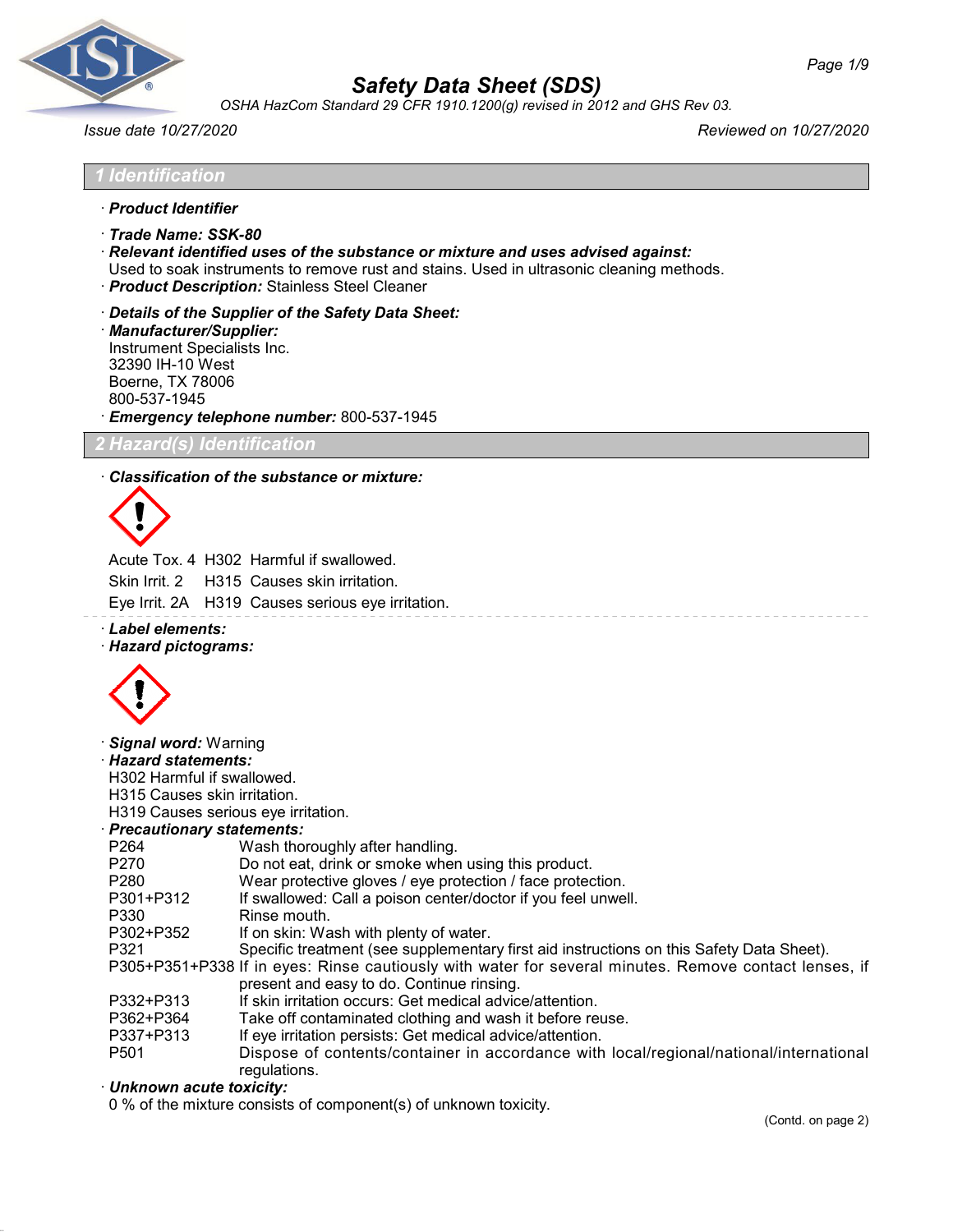

*OSHA HazCom Standard 29 CFR 1910.1200(g) revised in 2012 and GHS Rev 03.*

*Issue date 10/27/2020 Reviewed on 10/27/2020*

|  |  | Trade Name: SSK-80 |
|--|--|--------------------|
|--|--|--------------------|

· *Classification system:* · *NFPA ratings (scale 0 - 4)*

2 0  $\overline{0}$ Health  $= 2$  $Fire = 0$ Reactivity =  $0$ 

· *HMIS-ratings (scale 0 - 4)*

 HEALTH FIRE REACTIVITY 0 Physical Hazard = 0 2  $\boxed{0}$ Health  $= 2$  $Fire = 0$ 

· *Hazard(s) not otherwise classified (HNOC):* None known

# *3 Composition/Information on Ingredients*

### · *Chemical characterization: Substance*

· *Description:* Mixture: consisting of the following components.

# · *Dangerous Components:*

RTECS: TB 6300000 Trade Secret **Met. Corr. 1, H290; Skin Corr. 1B, H314** 5-10%

### · *Additional information:*

The exact percentages of the ingredients of this mixture are considered to be proprietary and are withheld in accordance with the provisions of paragraph (i) of §1910.1200 of 29 CFR 1910.1200 Trade Secrets. The ingredients of this mixture are considered to be proprietary and are withheld in accordance with paragraph (i) of §1910.1200 of 29 CFR 1910.1200, the OSHA Hazard Communication Standard and U.S. Code of Federal Regulations.

#### *4 First-Aid Measures*

- · *Description of first aid measures*
- · *After inhalation:* Supply fresh air; consult doctor in case of complaints.
- · *After skin contact:*

Immediately wash skin with soap and plenty of water for at least 15 minutes.

Remove contaminated clothing and wash before reuse.

Get medical attention if symptoms occur.

· *After eye contact:*

Hold eyelids apart and flush eyes with plenty of water for at least 20 minutes. Seek medical treatment.

· *After swallowing:*

Give large amounts of water or milk. Seek medical treatment.

- · *Information for doctor*
- 
- · *Most important symptoms and effects, both acute and delayed:* No further relevant information available. · *Indication of any immediate medical attention and special treatment needed:*

No further relevant information available.

# *5 Fire-Fighting Measures*

· *Extinguishing media*

· *Suitable extinguishing agents:*

CO₂, extinguishing powder or water spray. Fight larger fires with water spray or alcohol resistant foam.

- · *For safety reasons unsuitable extinguishing agents:* No further relevant information.
- · *Special hazards arising from the substance or mixture:* No further relevant information available.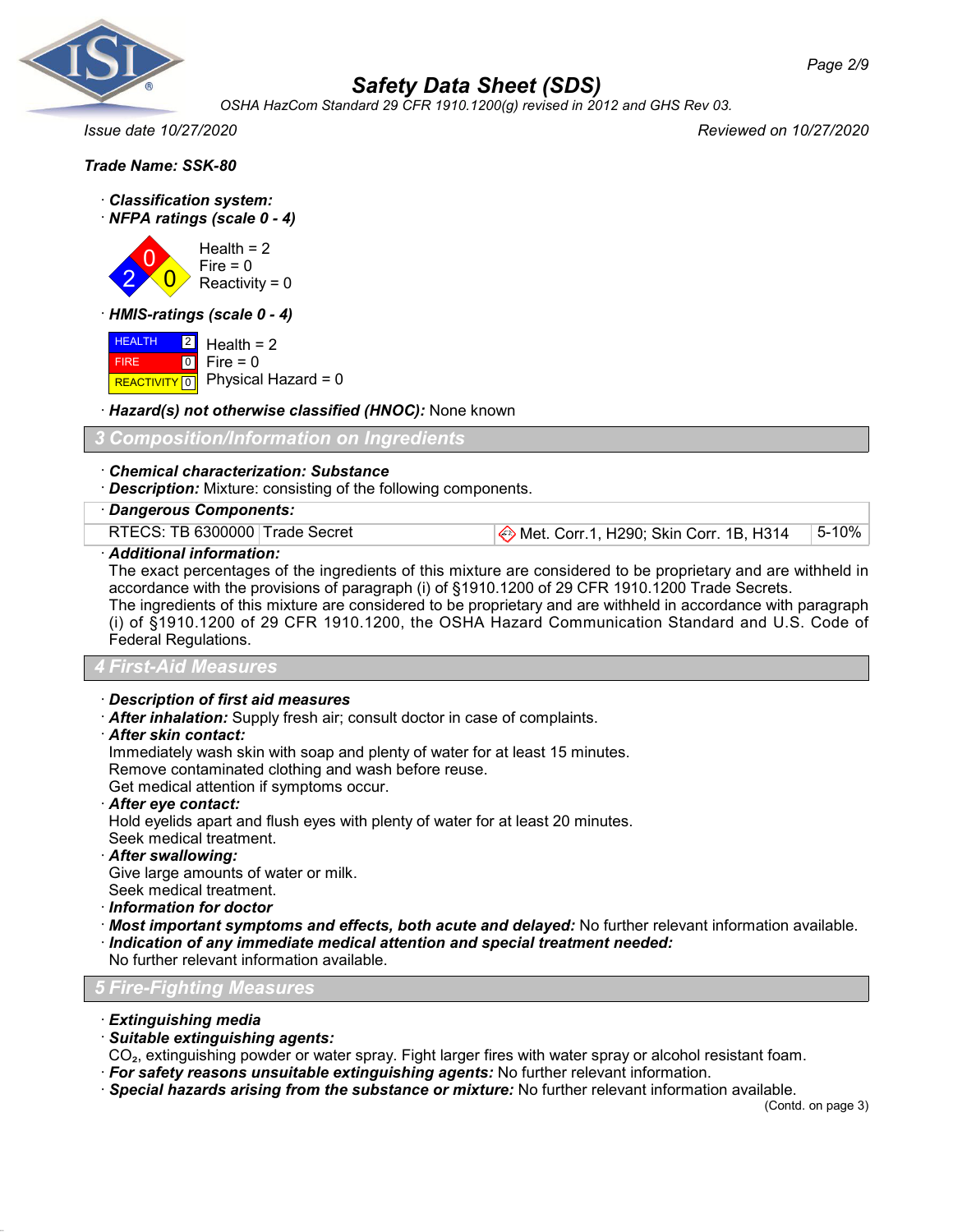

*OSHA HazCom Standard 29 CFR 1910.1200(g) revised in 2012 and GHS Rev 03.*

*Issue date 10/27/2020 Reviewed on 10/27/2020*

# *Trade Name: SSK-80*

- · *Advice for firefighters*
- · *Special protective equipment for firefighters:*

As in any fire, wear self-contained breathing apparatus pressure-demand (NIOSH approved or equivalent) and full protective gear to prevent contact with skin and eyes.

### *6 Accidental Release Measures*

- · *Personal precautions, protective equipment and emergency procedures:* Wear protective equipment. Keep unprotected persons away. Avoid contact with skin, eyes and clothing. · *Methods and material for containment and cleaning up:* Ensure adequate ventilation. Use neutralizing agent. Absorb with liquid-binding material (i.e. sand, diatomite, acid binders, universal binders, sawdust). Dispose of contaminated material as waste according to section 13.
- · *Reference to other sections:*

See Section 7 for information on safe handling.

See Section 8 for information on personal protection equipment.

See Section 13 for disposal information.

# · *Protective Action Criteria for Chemicals*

| $·$ PAC-1:          |                         |
|---------------------|-------------------------|
| <b>Trade Secret</b> | $3 \text{ mg/m}^3$      |
| <b>Trade Secret</b> | $9.8 \text{ mg/m}^3$    |
| $·$ PAC-2:          |                         |
| <b>Trade Secret</b> | 30 mg/m <sup>3</sup>    |
| <b>Trade Secret</b> | $110$ mg/m <sup>3</sup> |
| $·$ PAC-3:          |                         |
| <b>Trade Secret</b> | 150 mg/m <sup>3</sup>   |
| <b>Trade Secret</b> | 650 mg/m <sup>3</sup>   |

# *7 Handling and Storage*

#### · *Handling*

· *Precautions for safe handling:*

Avoid contact with skin, eyes and clothing Ensure good ventilation/exhaustion at the workplace.

Prevent formation of aerosols.

- · *Information about protection against explosions and fires:* No special measures required.
- · *Conditions for safe storage, including any incompatibilities*
- · *Storage*
- · *Requirements to be met by storerooms and receptacles:*

Store in a well-ventilated area at temperatures between 40-90F degrees. KEEP FROM FREEZING.

- · *Information about storage in one common storage facility:* See Section 10 (Incompatible materials)
- · *Further information about storage conditions:* Keep receptacle tightly sealed.
- · *Specific end use(s):* No further relevant information available.

*8 Exposure Controls/Personal Protection*

· *Additional information about design of technical systems:* No further data; see section 7.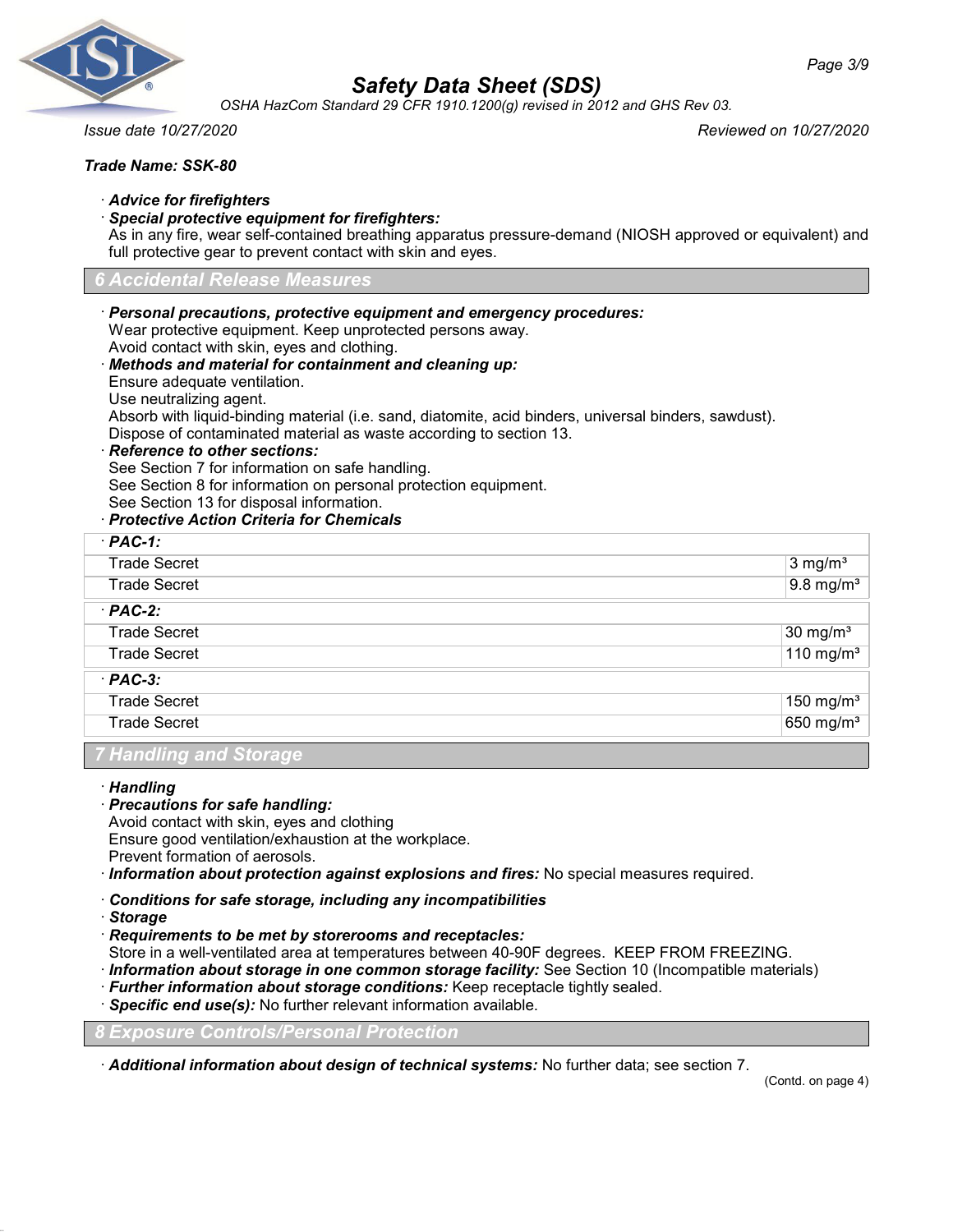

*OSHA HazCom Standard 29 CFR 1910.1200(g) revised in 2012 and GHS Rev 03.*

*Issue date 10/27/2020 Reviewed on 10/27/2020*

# *Trade Name: SSK-80*

- · *Control parameters:*
- · *Components with occupational exposure limits:*

The following constituent is the only constituent of the product which has a PEL, TLV or other recommended exposure limit.

At this time, the remaining constituents have no known exposure limits.

### **Trade Secret**

- PEL Long-term value: 1 mg/m<sup>3</sup>
- REL Short-term value: 3 mg/m<sup>3</sup>
- Long-term value: 1 mg/m<sup>3</sup>
- TLV Short-term value:  $3 \text{ mg/m}^3$ Long-term value: 1 mg/m<sup>3</sup>

· *Additional information:* The lists that were valid during the creation of this SDS were used as basis.

### · *Exposure controls:*

- · *Personal protective equipment*
- · *General protective and hygienic measures:*

The usual precautionary measures for handling chemicals should be followed.

Keep away from foodstuffs, beverages and feed.

Immediately remove all soiled and contaminated clothing and wash before reuse.

Wash hands before breaks and at the end of work.

- Avoid contact with the eyes and skin.
- · *Breathing equipment:* Not required.

# · *Protection of hands:*



Protective gloves

The glove material has to be impermeable and resistant to the product/ the substance/ the preparation.

Due to missing tests no recommendation to the glove material can be given for the product/ the preparation/ the chemical mixture.

Select glove material based on penetration times, rates of diffusion and degradation.

#### · *Material of gloves:*

The selection of the suitable gloves does not only depend on the material, but also on further marks of quality and varies from manufacturer to manufacturer. As the product is a preparation of several substances, the resistance of the glove material cannot be calculated in advance and has therefore to be checked prior to the application.

· *Penetration time of glove material:*

The exact break-through time has to be determined and observed by the manufacturer of the protective gloves.

· *Eye protection:*



Safety glasses

*9 Physical and Chemical Properties*

- · *Information on basic physical and chemical properties*
- · *General Information*
- · *Appearance:*

Liquid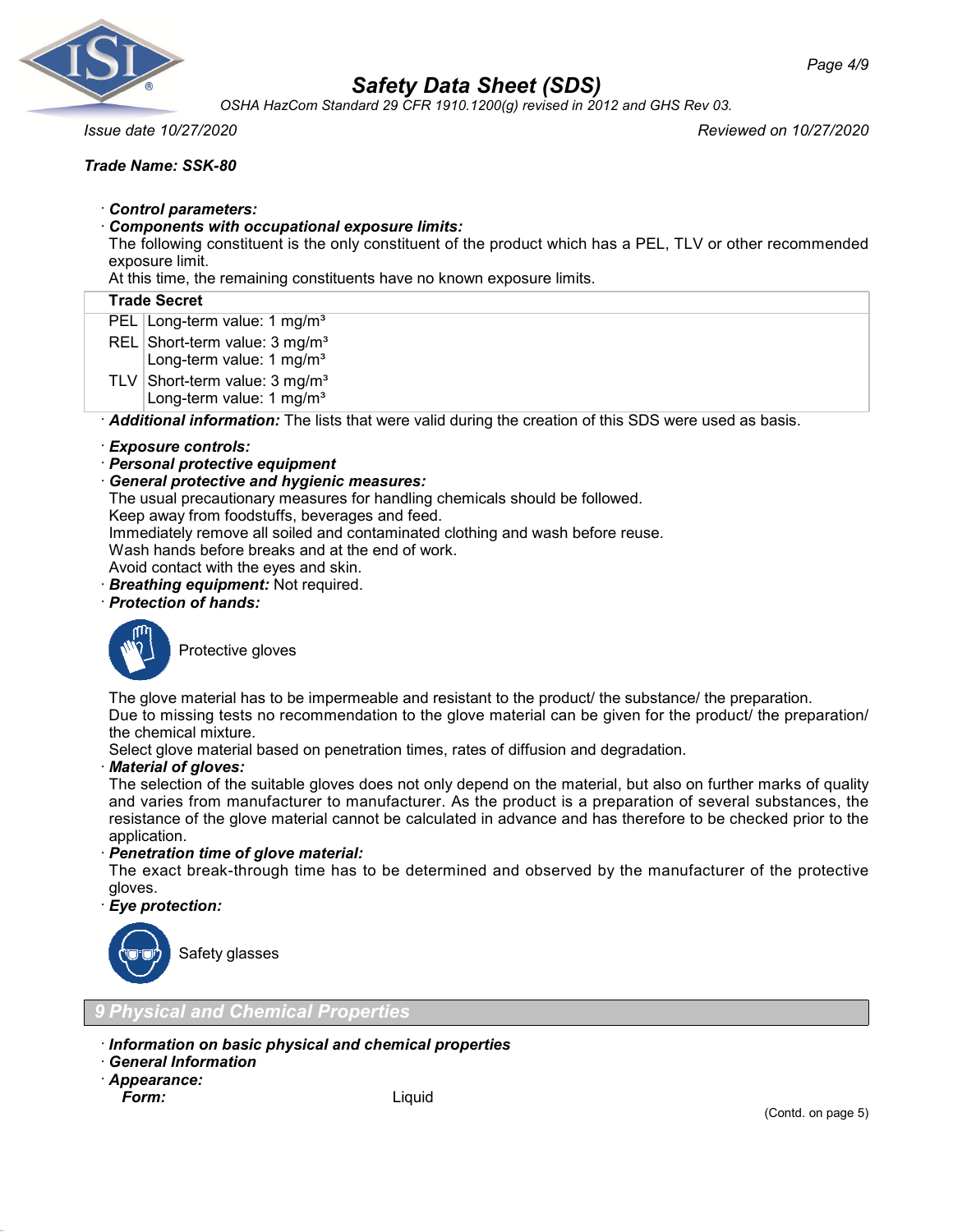

*OSHA HazCom Standard 29 CFR 1910.1200(g) revised in 2012 and GHS Rev 03.*

## *Trade Name: SSK-80*

*Issue date 10/27/2020 Reviewed on 10/27/2020*

| Color:                                                                                                   | Light blue                                            |
|----------------------------------------------------------------------------------------------------------|-------------------------------------------------------|
| Odor:                                                                                                    | Citrus                                                |
| Odor threshold:                                                                                          | Not determined.                                       |
| · pH-value:                                                                                              | 1.6 -2.1 concentrate<br>2.5 -3.0 @ suggested dilution |
| <b>Change in condition</b><br><b>Melting point/Melting range:</b><br><b>Boiling point/Boiling range:</b> | Not determined.<br>100-105 °C (212-221 °F)            |
|                                                                                                          |                                                       |
| · Flash point:                                                                                           | None                                                  |
| · Flammability (solid, gaseous):                                                                         | Not applicable.                                       |
| · Decomposition temperature:                                                                             | Not determined.                                       |
| · Auto igniting:                                                                                         | Product is not self-igniting.                         |
| · Danger of explosion:                                                                                   | Product does not present an explosion hazard.         |
| · Explosion limits:                                                                                      |                                                       |
| Lower:                                                                                                   | Not determined.                                       |
| <b>Upper:</b>                                                                                            | Not determined.                                       |
| · Vapor pressure:                                                                                        | $20 - 18$                                             |
| · Density:                                                                                               |                                                       |
| <b>Relative density:</b>                                                                                 | Not determined.                                       |
| Vapor density:                                                                                           | Not determined.                                       |
| <b>Evaporation rate:</b>                                                                                 | Not determined.                                       |
| · Solubility in / Miscibility with:                                                                      |                                                       |
| Water:                                                                                                   | Soluble.                                              |
| · Partition coefficient (n-octanol/water): Not determined.                                               |                                                       |
| · Viscosity:                                                                                             |                                                       |
| Dynamic:                                                                                                 | Not determined.                                       |
| <b>Kinematic:</b>                                                                                        | Not determined.                                       |
| Other information:                                                                                       | No further relevant information available.            |

· *Reactivity:* No further relevant information available.

· *Chemical stability:* Stable under normal conditions.

· *Thermal decomposition / conditions to be avoided:* No decomposition if used according to specifications.

· *Possibility of hazardous reactions:* No dangerous reactions known.

· *Conditions to avoid:* No further relevant information available.

· *Incompatible materials:* No further relevant information available.

· *Hazardous decomposition products:* No dangerous decomposition products known.

(Contd. on page 6)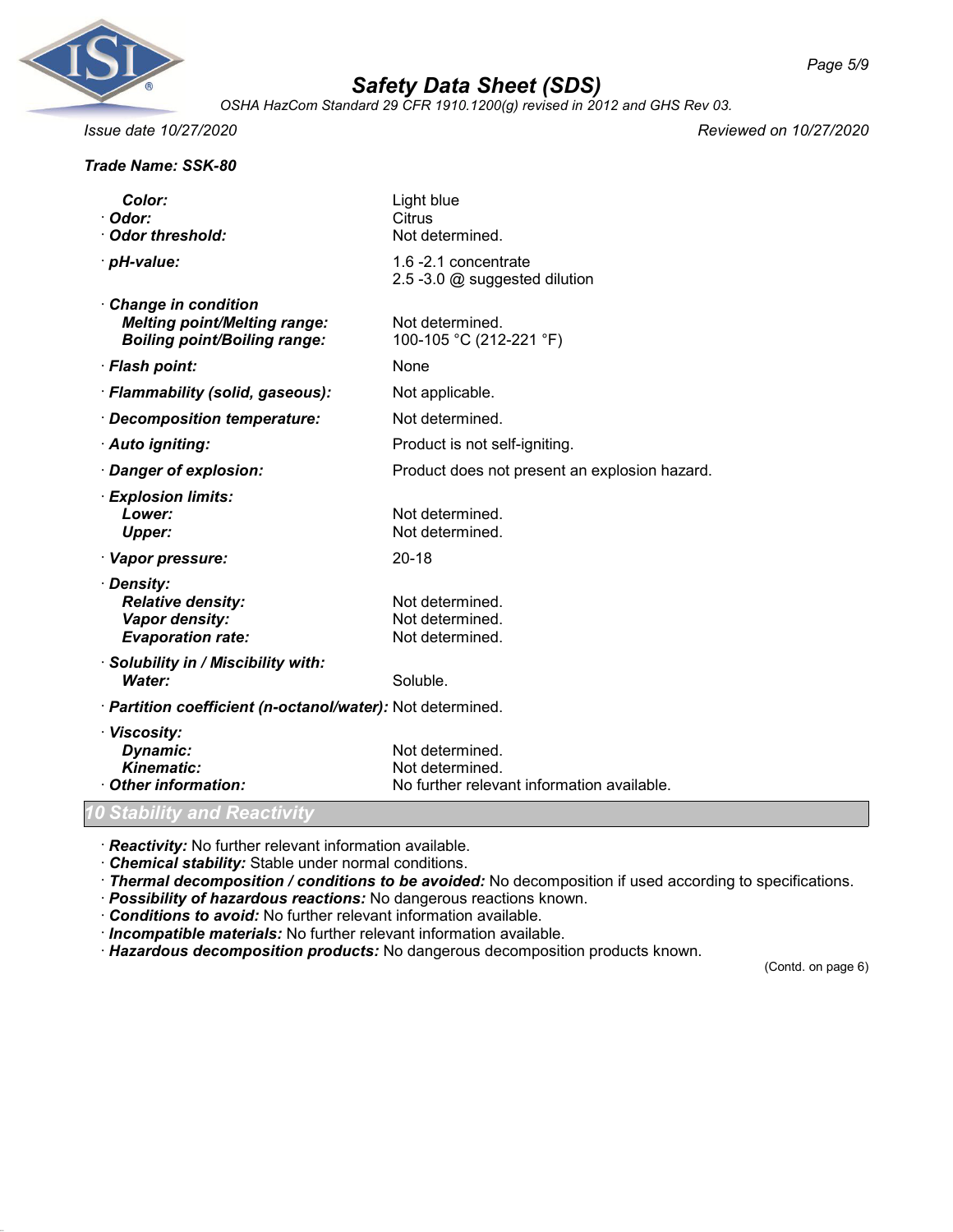

*OSHA HazCom Standard 29 CFR 1910.1200(g) revised in 2012 and GHS Rev 03.*

*Issue date 10/27/2020 Reviewed on 10/27/2020*

*Trade Name: SSK-80*

## *11 Toxicological Information*

- · *Information on toxicological effects:*
- · *Acute toxicity:*
- · *LD/LC50 values that are relevant for classification:*

#### **Trade Secret**

Oral LD50 >5,000 mg/kg (Rat) (OECD Test Guideline 423)

- Dermal LD50 2,740 mg/kg (Rabbit)
	- Remarks: Behavioral: Somnolence (general depressed activity). Behavioral: Excitement.
- · *Primary irritant effect:*
- · *On the skin:* Irritant to skin and mucous membranes.
- · *On the eye:* Irritating effect.
- · *Additional toxicological information:* The product shows the following dangers according to internally approved calculation methods for preparations: Irritant

#### · *Carcinogenic categories:*

· *IARC (International Agency for Research on Cancer):*

None of the ingredients are listed.

#### · *NTP (National Toxicology Program):*

None of the ingredients are listed.

· *OSHA-Ca (Occupational Safety & Health Administration):*

None of the ingredients are listed.

*12 Ecological Information*

· *Toxicity:*

· *Aquatic toxicity:*

**Trade Secret**

 $EC50 | 4.6$  mg/l (Daphnia)

- · *Persistence and degradability:* No further relevant information available.
- · *Behavior in environmental systems:*
- · *Bioaccumulative potential:* No further relevant information available.
- · *Mobility in soil:* No further relevant information available.
- · *Additional ecological information:*
- · *General notes:*

Do not allow undiluted product or product that has not been neutralized to reach ground water, water course or sewage system.

- · *Results of PBT and vPvB assessment:*
- · *PBT:* Not applicable.
- · *vPvB:* Not applicable.
- · *Other adverse effects:* No further relevant information available.

#### *13 Disposal Considerations*

#### · *Waste treatment methods*

· *Recommendation:*

Must not be disposed of together with household garbage. Do not allow product to reach sewage system. Observe all federal, state and local environmental regulations when disposing of this material.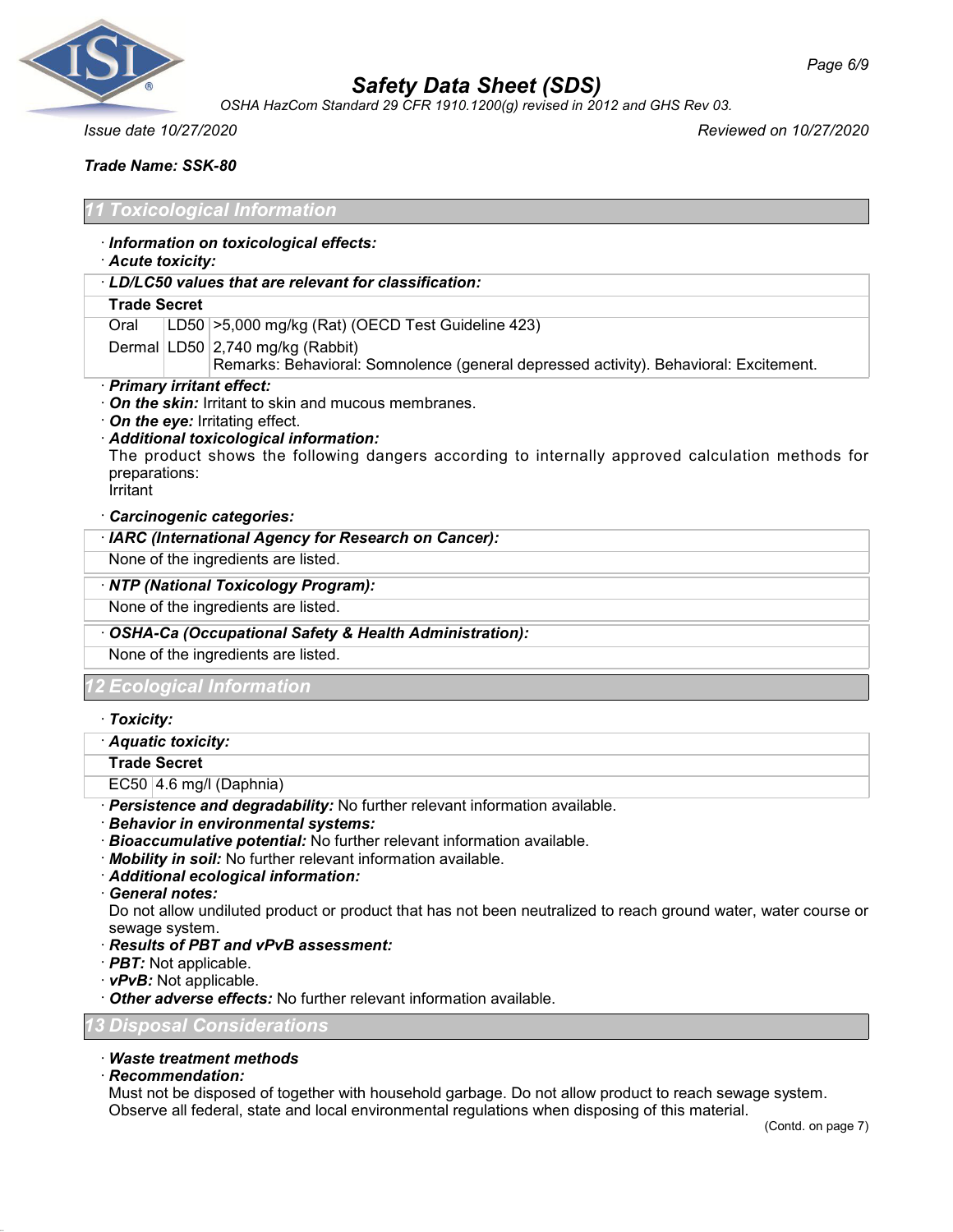

*OSHA HazCom Standard 29 CFR 1910.1200(g) revised in 2012 and GHS Rev 03.*

*Trade Name: SSK-80*

*Issue date 10/27/2020 Reviewed on 10/27/2020*

| $\cdot$ Uncleaned packaging                                              |  |
|--------------------------------------------------------------------------|--|
| Recommendation: Disposal must be made according to official regulations. |  |

#### \* *14 Transport Information*

| · UN-Number:<br>· DOT, ADR/ADN, IMDG, IATA                                         | Non-Regulated Material                                                                                  |
|------------------------------------------------------------------------------------|---------------------------------------------------------------------------------------------------------|
| · UN proper shipping name:                                                         |                                                                                                         |
| · DOT, ADR/ADN, IMDG, IATA                                                         | Non-Regulated Material                                                                                  |
| · Transport hazard class(es):                                                      |                                                                                                         |
| · DOT, ADR/ADN, ADN, IMDG, IATA<br>· Class:                                        |                                                                                                         |
| · Packing group:                                                                   | Non-Regulated Material                                                                                  |
| · DOT, ADR/ADN, IMDG, IATA                                                         | Non-Regulated Material                                                                                  |
| · Environmental hazards:                                                           | Not applicable.                                                                                         |
| <b>Special precautions for user:</b><br>Transport in bulk according to Annex II of | Not applicable.                                                                                         |
| <b>MARPOL73/78 and the IBC Code:</b>                                               | Not applicable.                                                                                         |
| · UN "Model Regulation":                                                           | Non-Regulated Material                                                                                  |
| '5 Regulatory Information                                                          |                                                                                                         |
| <b>SARA (Superfund Amendments and Reauthorization):</b>                            | $\cdot$ Safety, health and environmental regulations/legislation specific for the substance or mixture: |
| · Section 355 (extremely hazardous substances):                                    |                                                                                                         |
| None of the ingredients are listed.                                                |                                                                                                         |
| · Section 313 (Specific toxic chemical listings):                                  |                                                                                                         |
| <b>Trade Secret</b>                                                                |                                                                                                         |
| · TSCA (Toxic Substances Control Act):                                             |                                                                                                         |
| <b>Trade Secret</b>                                                                |                                                                                                         |
| <b>Trade Secret</b>                                                                |                                                                                                         |
| <b>Trade Secret</b>                                                                |                                                                                                         |
| <b>Trade Secret</b>                                                                |                                                                                                         |
| California Proposition 65:                                                         |                                                                                                         |
| Chemicals known to cause cancer:                                                   |                                                                                                         |
| None of the ingredients are listed.                                                |                                                                                                         |
| Chemicals known to cause reproductive toxicity for females:                        |                                                                                                         |
| None of the ingredients are listed.                                                |                                                                                                         |
| Chemicals known to cause reproductive toxicity for males:                          |                                                                                                         |
| None of the ingredients are listed.                                                |                                                                                                         |
| Chemicals known to cause developmental toxicity:                                   |                                                                                                         |
| None of the ingredients are listed.                                                |                                                                                                         |
| · New Jersey Right-to-Know List:                                                   |                                                                                                         |
| <b>Trade Secret</b>                                                                |                                                                                                         |
| · New Jersey Special Hazardous Substance List:                                     |                                                                                                         |
| <b>Trade Secret</b>                                                                | CO                                                                                                      |
|                                                                                    | (Contd. on page 8)                                                                                      |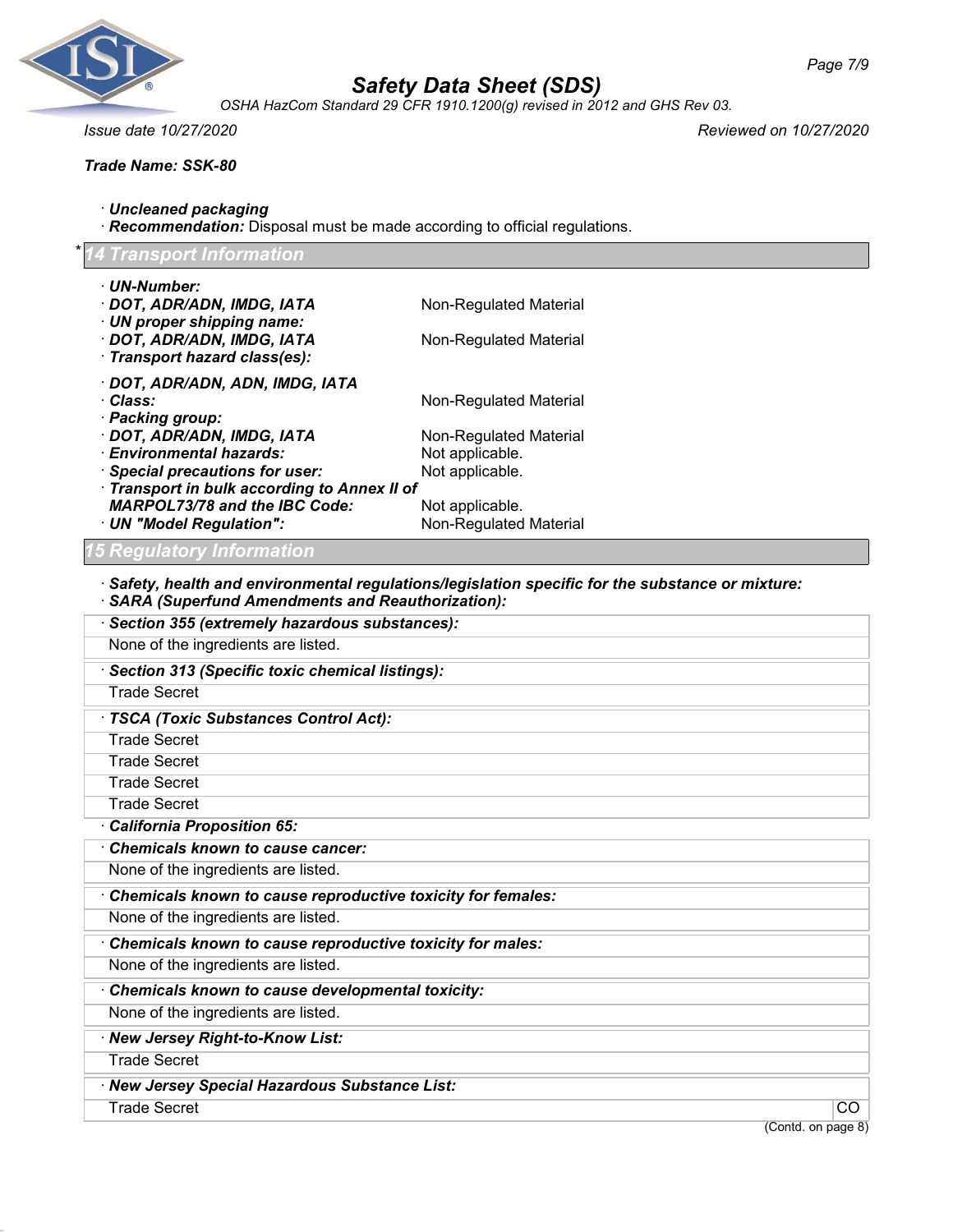

*OSHA HazCom Standard 29 CFR 1910.1200(g) revised in 2012 and GHS Rev 03.*

*Issue date 10/27/2020 Reviewed on 10/27/2020*

# *Trade Name: SSK-80*

| · Pennsylvania Right-to-Know List:             |   |
|------------------------------------------------|---|
| <b>Trade Secret</b>                            |   |
| <b>Trade Secret</b>                            |   |
| <b>Trade Secret</b>                            |   |
|                                                |   |
| Pennsylvania Special Hazardous Substance List: |   |
| <b>Trade Secret</b>                            | Е |
| <b>Trade Secret</b>                            | E |
| <b>Trade Secret</b>                            | E |

#### · *Carcinogenic categories:*

### · *EPA (Environmental Protection Agency):*

None of the ingredients are listed.

### · *TLV (Threshold Limit Value established by ACGIH):*

None of the ingredients are listed.

### · *NIOSH-Ca (National Institute for Occupational Safety and Health):*

None of the ingredients are listed.

#### · *GHS label elements*

The product is classified and labeled according to the Globally Harmonized System (GHS).

· *Hazard pictograms:*



#### · *Signal word:* Warning

· *Hazard statements:*

H302 Harmful if swallowed.

H315 Causes skin irritation.

H319 Causes serious eye irritation.

### · *Precautionary statements:*

| P <sub>264</sub> | Wash thoroughly after handling.                                                                                                                    |
|------------------|----------------------------------------------------------------------------------------------------------------------------------------------------|
| P <sub>270</sub> | Do not eat, drink or smoke when using this product.                                                                                                |
| P <sub>280</sub> | Wear protective gloves / eye protection / face protection.                                                                                         |
| P301+P312        | If swallowed: Call a poison center/doctor if you feel unwell.                                                                                      |
| P330             | Rinse mouth.                                                                                                                                       |
| P302+P352        | If on skin: Wash with plenty of water.                                                                                                             |
| P321             | Specific treatment (see supplementary first aid instructions on this Safety Data Sheet).                                                           |
|                  | P305+P351+P338 If in eyes: Rinse cautiously with water for several minutes. Remove contact lenses, if<br>present and easy to do. Continue rinsing. |
| P332+P313        | If skin irritation occurs: Get medical advice/attention.                                                                                           |
| P362+P364        | Take off contaminated clothing and wash it before reuse.                                                                                           |
| P337+P313        | If eye irritation persists: Get medical advice/attention.                                                                                          |
| P <sub>501</sub> | Dispose of contents/container in accordance with local/regional/national/international<br>regulations.                                             |

#### · *National regulations:*

# None of the ingredients are listed.

· *Chemical safety assessment:* A Chemical Safety Assessment has not been carried out.

# *16 Other Information*

The information and recommendations in this safety data sheet are, to the best of our knowledge, accurate as of the date of issue. Nothing herein shall be deemed to create warranty, expressed or implied, and shall not